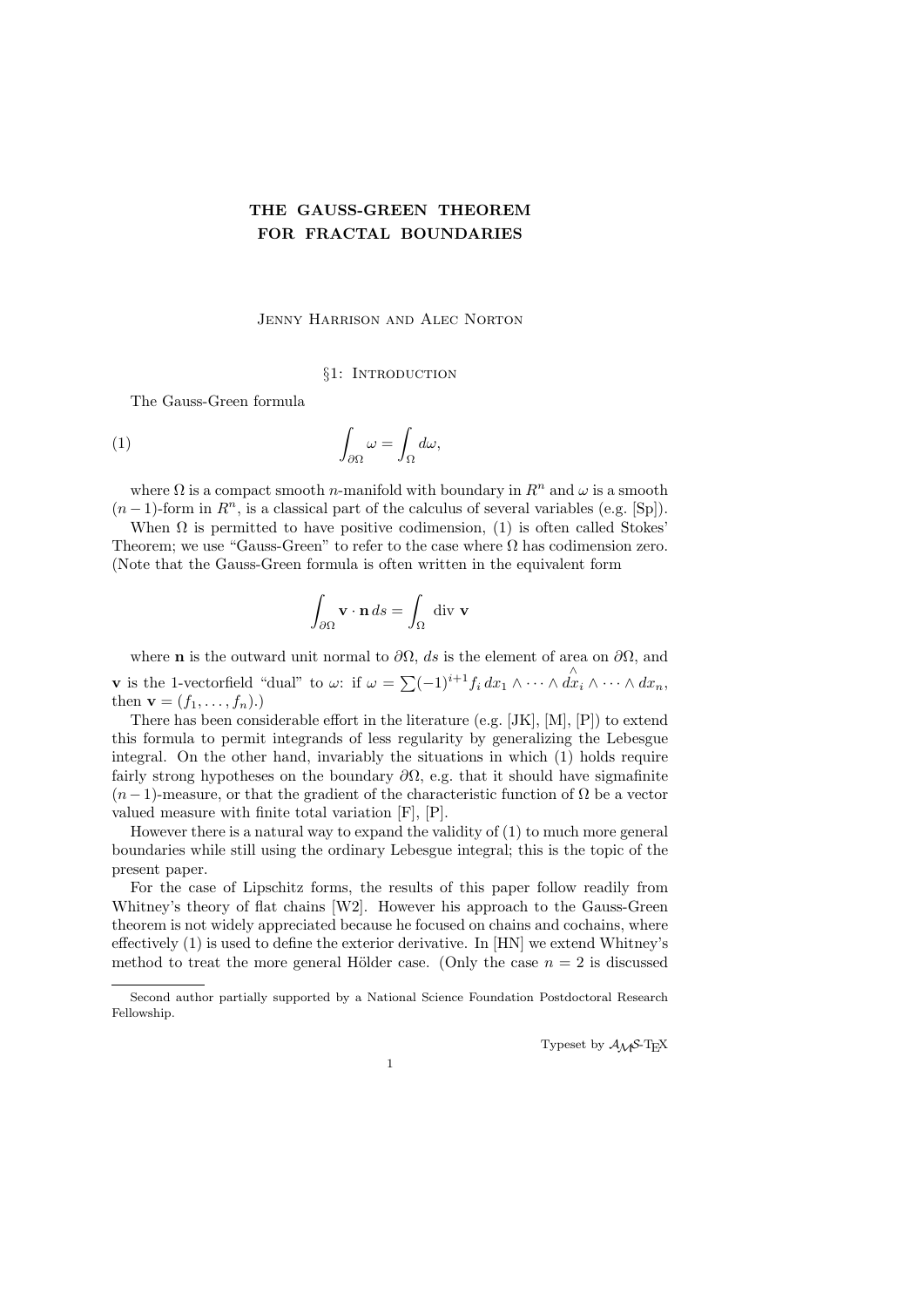there, but the ideas go through with little change to treat closed codimension 1 submanifolds in  $R^n$ .) But that paper also uses (1) partly as a definition.

The purpose of this paper is to present (1) as a theorem (see Theorem B), in which the boundary is not required to be rectifiable, and the LHS is defined in a way logically independent of the RHS. We also give statements in better generality than appear in [HN]. Furthermore, since we treat only codimension 1 boundaries, the discussion is simplified, and we make every effort to arrive at our goal as economically and accessibly as possible.

The method of integrating a form over a fractal boundary in [HN] is to integrate over a smooth or PL approximation of the boundary, and then take a limit. For a variety of reasons this is not as simple as it might at first seem (see examples 1 and 2 below). For example, how is one to take the limit? This question was answered by Whitney [W2] with his "flat norm" on the space of polyhedral chains, which has the property that two chains close in flat norm will have integrals that are close, provided the integrands (forms) are properly bounded ("flat"). Here (as in [HN]) we present an extension of the flat norm which permits us to reveal examples 1 and 2 below as sharp counterexamples for the theory.

The elementary idea of simply taking limits of integrals of PL approximations must fail in complete generality, as the following classical example shows.

**Example 1.** [W1], [N2]. There exists a  $C^1$  function f and a continuously embedded arc  $\gamma$  such that df = 0 at each point of  $\gamma$ , but f is not constant along  $\gamma$ ; we can choose f to be increasing along  $\gamma$ ,  $f(\gamma(0)) = 0$  and  $f(\gamma(1)) = 1$ .

In this paper we ask that a good theory of geometric integration have both of the following properties:

**Property A:**  $\omega|_{\gamma} = 0$  implies  $\int_{\gamma} \omega = 0$ , i.e. the value of the integral should depend only on the values of the form on the submanifold over which it is being integrated, and

**Property B:** formula (1) where  $\Omega$  is a topological submanifold with boundary, of arbitrary codimension.

Example 1 (with  $\gamma = \Omega$ ) shows that we cannot have both A and B for all continuous forms and all continuous submanifolds. (See also example 3 in section 4 below.) However such counterexamples cannot be very smooth: the  $C^{1,1}$  Morse-Sard theorem [B] implies that f cannot be  $C^{1,1}$ , and in fact it is shown in [N1] that f can be at most of class  $C^s$ , where s is the Hausdorff dimension of the curve  $\gamma$ . Hence it is reasonable to expect that properties A and B should be attainable if we assume some minimum regularity of the form relative to the dimension of the submanifold or its boundary.

In the context of Whitney's flat theory,  $\gamma$  of example 1 represents a flat chain and df, since it is exact, represents a flat cochain; yet Property A fails. To recover Property A we must require the form to be Lipschitz as well (and any Lipschitz form represents a flat cochain) —see Theorem A'. Similarly, we also obtain Property A for Hölder forms with an appropriate condition on the dimension of the boundary —see Theorem A.

In this paper we restrict attention to submanifolds  $\Omega$  of codimension zero. The case of arcs in the plane is treated in [HN]; for the more general Stokes' theorem see [H].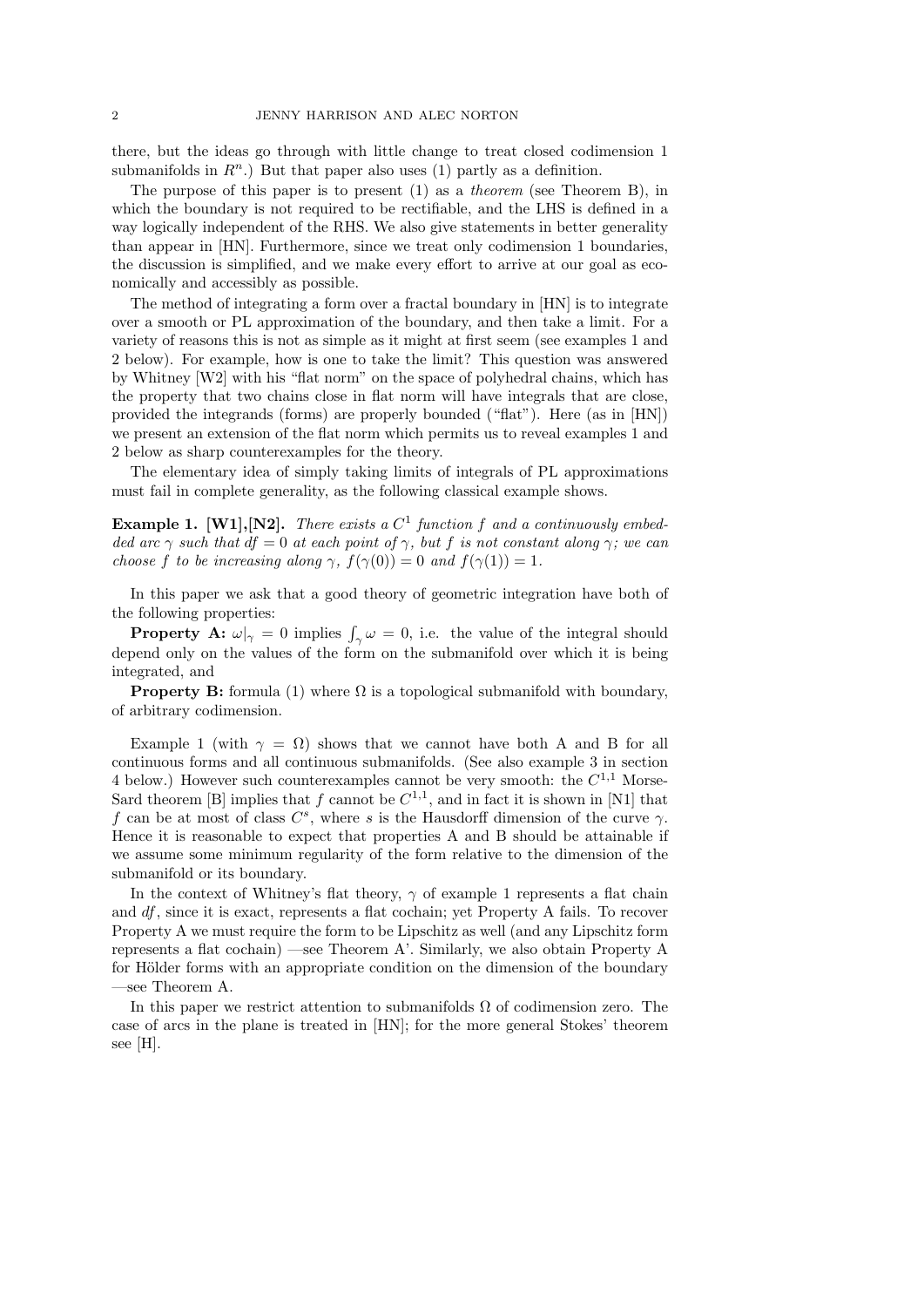It will turn out that the essential hypothesis for integration is roughly that the box dimension of the boundary should not be too large when compared with the Hölder class of the form to be integrated (see Theorems A and B below).

Even when all curves in the discussion are PL, it is still possible for the limit of the integrals to disagree with the integral of the limit, as the following example shows:

**Example 2.** [HN]. Let  $\sigma$  denote a compact line segment in the plane. There exists a sequence  $\sigma_n$  of PL embedded curves coterminal with  $\sigma$  and a Hölder form  $\omega$  so that

(i)  $\sigma_n$  tends to  $\sigma$  in the Hausdorff metric on compact subsets of the plane, and (*ii*)  $\int_{\sigma} \omega = 0$ , but  $\int_{\sigma_n} \omega > 1$  for all *n*.

This means we must be careful in specifying the proper topology on curves or chains; we do this by means of the "d-flat norm" below. Example 2 also illustrates the peculiar difficulty of Hölder forms in the theory: for smooth forms the integrals will converge properly if  $\sigma_n$  and  $\sigma$  enclose an area tending to zero. (This is convergence in Whitney's "flat norm".) For forms with less regularity, the d-flat norm is needed.

In sections 2 and 3 we define, in a geometric way, the integral of a  $d$ -flat  $(n-1)$ form over a *d-summable* boundary, for  $n - 1 < d \leq n$ . (Any  $(d - n + 1)$ -Hölder  $(n-1)$ -form is d-flat.) Then in section 4 we prove Property A for  $(d-n+1)$ -Hölder forms and Property B for all d-flat forms satisfying a Sobolev condition.

Acknowledgment: The authors wish to thank the referee for useful comments.

§2: Abstract Theory; flat chains and the definition of the integral.

There is a standard theory of polyhedral chains in  $\mathbb{R}^n$ , which we summarize here. (See, e.g., [W2, Ch 5] for more details.)

An affine *n*-simplex in  $R^n$  is the oriented convex hull  $\langle p_0, ..., p_n \rangle$  of  $n+1$ affinely independent points. If  $\sigma_1, ..., \sigma_m$  are non-overlapping oriented affine *n*simplices, and  $a_1, ..., a_m$  are real coefficients, the expression  $A = \sum a_i \sigma_i$  determines a polyhedral n-chain in  $R^n$ .

We want such a chain to be independent of choice of subdivision, so we employ the following device. Define a function  $A(p)$  to have value  $a_i$  or  $-a_i$  for p in  $\text{int}(\sigma_i)$ , according to whether  $\sigma_i$  is oriented positively or negatively relative to the standard orientation on  $R^n$ , and zero for p outside the interiors of the simplices  $\sigma_i$ .

Then identify two polyhedral chains A and B if  $A(p) = B(p)$  except perhaps on a finite number of simplices of dimension less than  $n$ . This space of equivalence classes forms a real vector space in a natural way, denoted  $P_n$ . The elements of  $P_n$ are the polyhedral *n*-chains in  $R^n$ .

For example, if  $A = \sum a_i \sigma_i$  and  $B = \sum b_i \tau_i$ , then  $tA = \sum t a_i \sigma_i$  and  $A + B = \sum (a'_i + b'_i)$  $b_i'$  $\mathcal{L}'_i|\mu_i$ , where  $\{\mu_i\}$  is a common subdivision of A and B and  $A = \sum a_i'$  $\sum'_i \mu_i, B = \sum b'_i$  $_i'\mu_i.$ 

For  $m < n$ , a polyhedral m-chain in  $\mathbb{R}^n$  is a finite set of oriented m-planes in  $R<sup>n</sup>$ , together with a polyhedral m-chain in each. The space of polyhedral m-chains in  $R^n$  is denoted  $P_m$ .

The boundary of an n-simplex  $\sigma = \langle p_0, ..., p_n \rangle$  is defined to be the polyhedral  $(n-1)$ -chain

$$
\partial \sigma = \Sigma (-1)^i < p_0, \ldots, \hat{p}_i, \ldots, p_n > \ldots
$$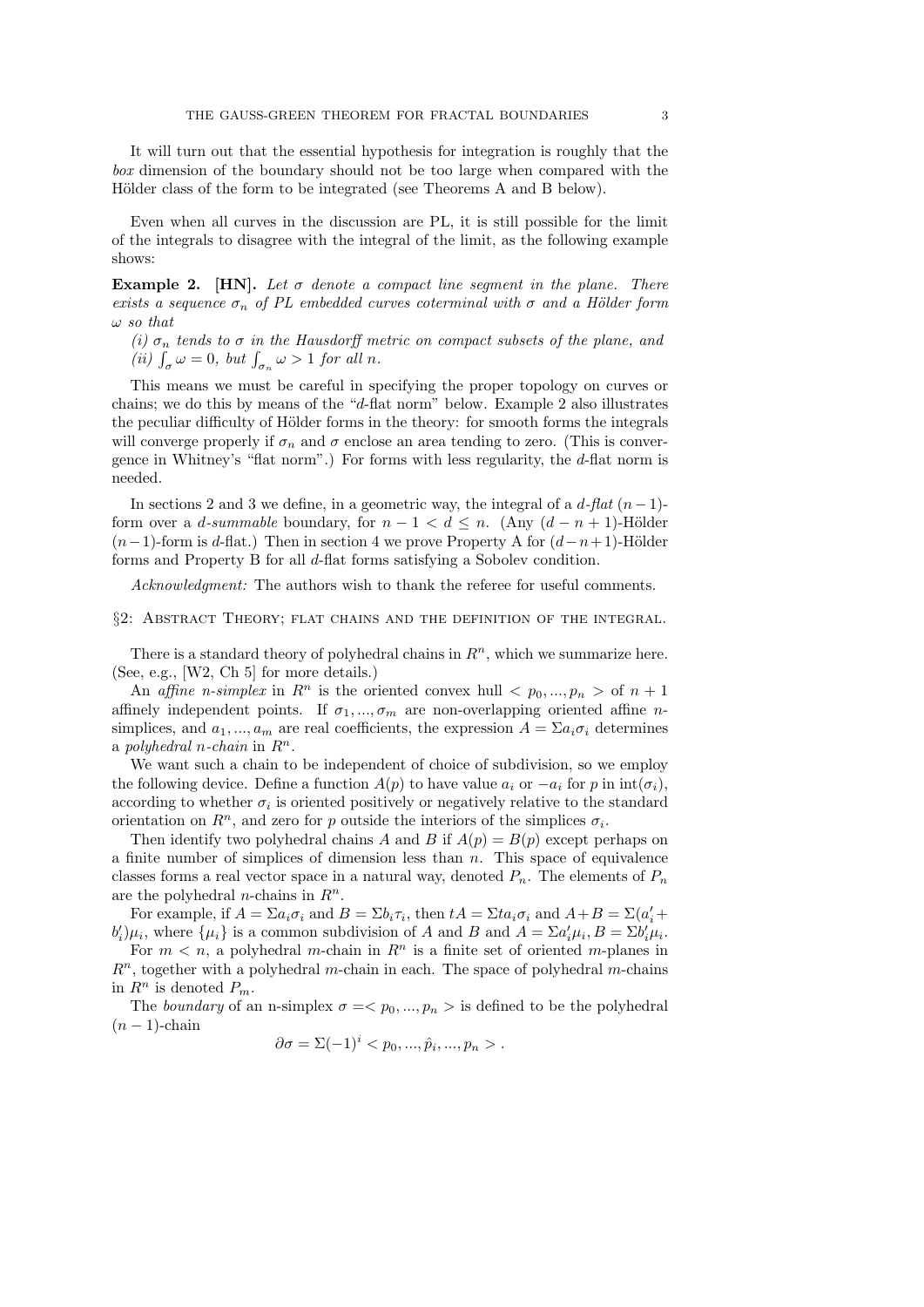Given an *m*-simplex  $\sigma = \langle p_0, ..., p_m \rangle$  in  $R^n$  and a continuous *m*-form  $\omega$ , we have the standard Riemann integral  $\int_{\sigma} \omega$ . This is defined, for example, by letting  $\tau_m$  be the standard oriented m-simplex in  $R^m$ ,  $\tau_m = 0, e_1, e_2, ..., e_m >$ , choosing an affine parametrization  $\phi : \tau_m \to \sigma$  so that  $\phi(e_i) = p_i, i = 1, ..., m$ , and letting

(2) 
$$
\int_{\sigma} \omega = \int_{\tau_m} \omega(\phi(s)) (D\phi(s)e_1, ..., D\phi(s)e_m) ds_1 ds_2...ds_m.
$$

For a polyhedral *m*-chain  $A = \sum c_i \sigma_i$ , then, we let

$$
\int_A \omega = \Sigma c_i \int_{\sigma_i} \omega
$$

for any continuous  $m$ -form  $\omega$ . We can relax the requirement of continuity if we wish, so long as the integrand in the RHS of (2) is integrable in some suitable sense, e.g. Lebesgue.

**Definition.** An m-form  $\omega$  in  $\mathbb{R}^n$  is m-measurable if for each affine m-simplex  $\sigma$  in  $R^n$  with affine parametrization  $\phi : \tau_m \to \sigma$ , the function

$$
\omega(\phi(s))(D\phi(s)e_1,...,D\phi(s)e_m)
$$

is measurable on  $\tau_m$ .

*Example.* An *m*-form in  $R^n$  which is  $H^m$ -a.e. equal to a continuous *m*-form is m-measurable.  $(H<sup>m</sup>$  is Hausdorff *m*-measure).

#### d-mass.

For  $0 < d \leq m$ , the d-mass  $M_d(A)$  of a polyhedral m-chain in  $R^n$  is

$$
M_d(A) = \inf \{ \Sigma |a_i| |\sigma_i|^d : A = \Sigma a_i \sigma_i \}.
$$

(Here  $|\sigma|$  denotes the diameter of  $\sigma$  as a subset of  $R^n$ .)

It is straightforward to check that  $M_d$  is a norm on  $P_m$  ([HN]). Note that  $M_m$ is equivalent to Whitney's mass [W2].

For  $d = n$ , the d-mass is comparable to the volume, but when  $d < n$  the d-mass is difficult to compute in specific cases. For example, if  $\sigma$  is an equilateral triangle in the plane, then  $M_d(\sigma) = |\sigma|^d$ , but if  $\sigma$  is very long and thin, then  $M_d(\sigma) \ll |\sigma|^d$ .

The sums in the definition of  $M_d$  are reminiscent of those in the definition of Hausdorff d-measure. However, we do not, as in that case, take the limit of finer and finer subdivisions, since for  $d < m$  this would diverge to infinity for chains with nontrivial support. The infimum in the definition of  $M_d$  occurs instead when the sub-simplices are in some sense as large as possible. This is what makes computation of  $M_d$  a subtle matter.

#### d-flat norm.

For  $n-1 < d \le n$ , we define the d-flat norm  $|A|_d$  of the polyhedral  $(n-1)$ -chain A as follows:

$$
|A|_d = \inf \{ M_{n-1}(S) + M_d(T) : A = S + \partial T \}.
$$

It is easy to check that this defines a seminorm. To see that it is a norm, given  $A \neq 0$ , choose a  $C^{\infty}$   $(n-1)$ -form  $\omega$  so that  $\int_A \omega \neq 0$ . Then  $|A|_d \neq 0$  is a consequence of the following temporary lemma (which will be shortly supplanted by (3)):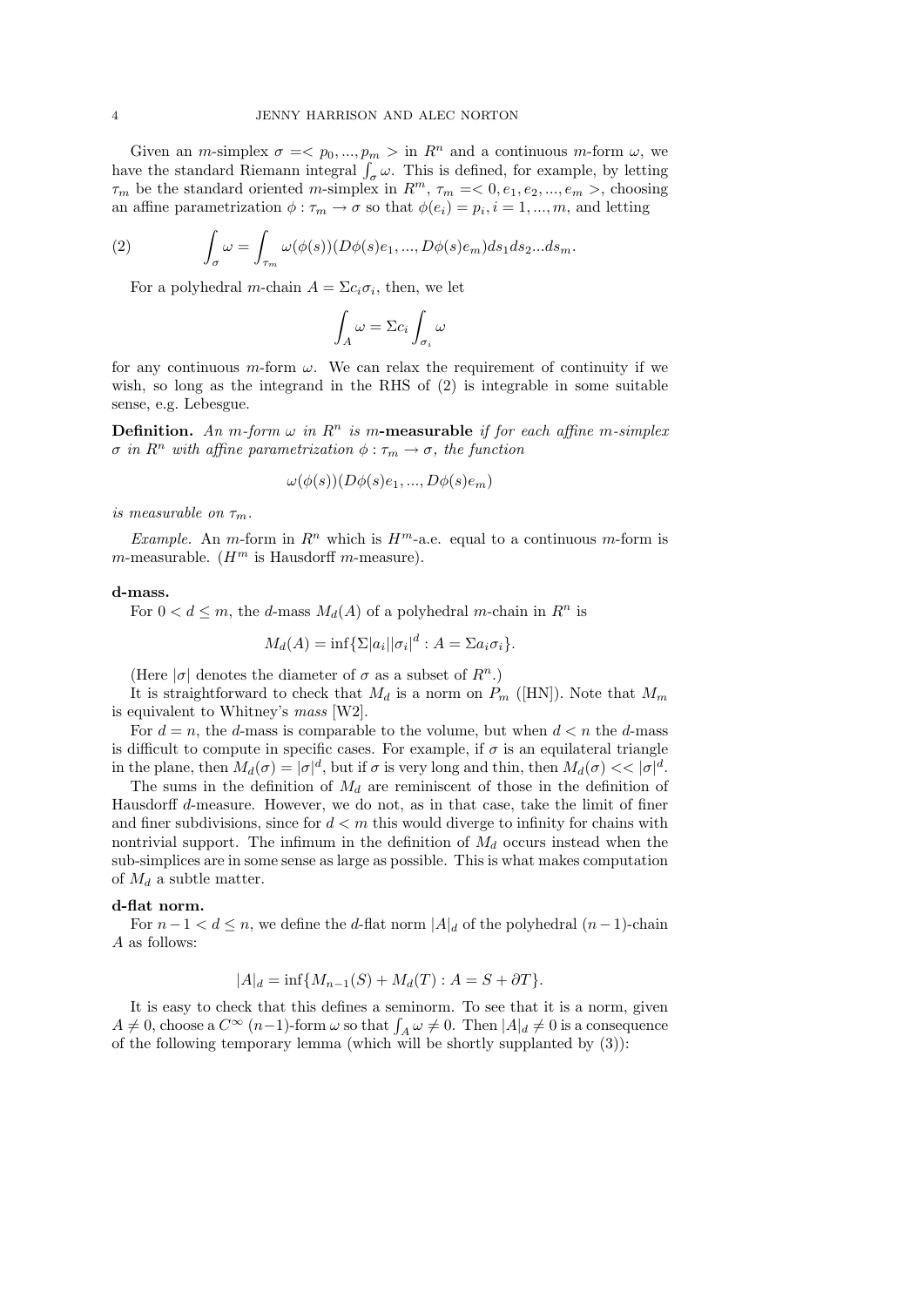**Lemma 1.** If  $A \in P_{n-1}$  is supported in a disk of radius  $r \ge 1$ , and  $\omega$  is a smooth  $(n-1)$ -form, then

$$
|\int_A \omega| \le r |\omega|_{C^1} |A|_d.
$$

*Proof.* If  $\tau$  is an *n*-simplex, then volume $(\tau) \leq r|\tau|^d$ . It is then easy to check that

$$
|\int_{\partial T} \omega| = |\int_T d\omega| \le r M_d(T) |dw|_0
$$

for any polyhedral *n*-chain  $T$ .

Also for any  $(n-1)$ -chain S in  $P_{n-1}$ ,  $|\int_S \omega| \leq |\omega|_0 M_{n-1}(S)$ . Thus if  $A = S + \partial T$ ,

$$
\left|\int_A \omega\right| \le r|\omega|_{C^1}(M_{n-1}(S) + M_d(T)),
$$

and this completes the proof.

We now have the linear spaces  $P_{n-1}$  and  $P_n$ , equipped with norms  $|.|_d, M_d$ , respectively. Define  $\mathcal{E}_d$  to be the completion of  $(P_n, M_d)$  and  $\mathcal{C}_d$  to be the completion of  $(P_{n-1}, |.|_d)$ . The boundary operator  $\partial : P_n \to P_{n-1}$  satisfies  $|\partial A|_d \leq M_d(A)$  and therefore extends to a unique bounded linear operator

$$
\partial:\mathcal{E}_d\to\mathcal{C}_d
$$

satisfying the same inequality.

We remark that when  $d' < d$ ,  $C_{d'}$  embeds continuously into  $C_d$ , since the d'-flat topology is finer than the d-flat topology. This becomes clearer if we make the optional stipulation in the definition of  $M_d$  that all subdividing simplices are to have diameter at most one. In this case, we obtain the simple inequalities

$$
M_d \leq M_{d'}
$$
 and  $|\cdot|_d \leq |\cdot|_{d'}$  whenever  $d' \leq d$ .

d-flat  $(n-1)$ -forms.

Let  $\omega$  be an  $(n-1)$ -measurable  $(n-1)$ -form on  $\mathbb{R}^n$ . (For simplicity, assume henceforth that  $\omega$  has compact support.)

# Definitions.

$$
|\omega| = \inf \{ C : |\int_{\sigma} \omega| \le CM_{n-1}(\sigma), \text{for all } (n-1)\text{-simplices } \sigma \},
$$
  

$$
||\omega|| = \inf \{ C : |\int_{\partial \tau} \omega| \le CM_d(\tau), \text{for all } n\text{-simplices } \tau \},
$$

and

$$
|\omega|^d = \inf \{ C : |\int_A \omega| \le C|A|_d, \text{ for all } A \in P_{n-1} \}.
$$

Note that  $|.|^d$  is the dual norm to  $|.|_d$  with respect to the linear pairing  $\omega.A =$  $\int_A \omega$ .

The following proposition helps in understanding the norm  $|.|^d$ . The proof is straightforward, but is omitted since we will not use this proposition here.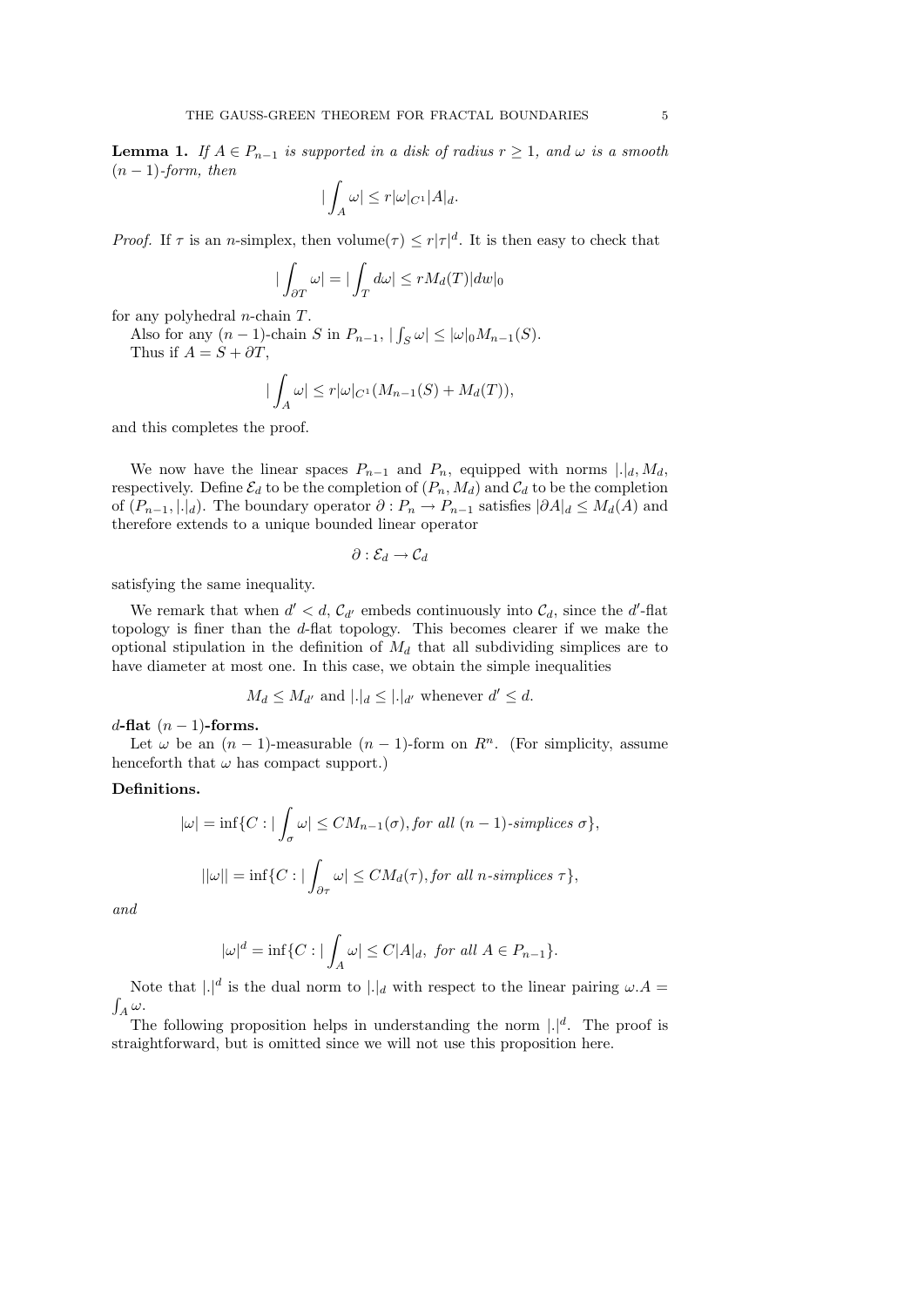**Proposition.** [HN].  $|\omega|^d = \max(|\omega|, ||\omega||)$ .

We denote by  $F^d$  the space of  $(n-1)$ -measurable  $(n-1)$ -forms  $\omega$  in  $R^n$  for which  $|\omega|^d < \infty$ . This is the space of d-flat  $(n-1)$ -forms.

Note that our definitions imply

(3) 
$$
|\int_A \omega| \le |A|_d |\omega|^d
$$

for all  $A \in P_{n-1}, \omega \in F^d$ .

If  $d' \leq d$ , then since  $|.|^d$  is dual to  $|.|_d$ , we get  $||^{d'} \leq ||^d$ . Hence  $F^{d'}$  embeds naturally into  $F^d$ .

# Extension of the integral to the full space of d-flat forms and chains.

So far we have been discussing the standard Lebesgue integral for forms on polyhedral chains. But by virtue of (3), the bilinear operator

$$
\int: P_{n-1} \times F^d \to R
$$

extends uniquely to  $\mathcal{C}_d \times F^d$ , satisfying the same inequality. We will denote this extended operator by the symbol  $\int^{\flat}$ . Thus  $|\int_A^{\flat} \omega| \leq |A|_d |\omega|^d$  for all  $A \in \mathcal{C}_d, \omega \in F^d$ .

### Remarks.

1. This definition of  $\int^{\flat} : C_d \times F^d \to R$  is equivalent to defining, for  $A \in C_d$ ,  $\int_A^{\flat} \omega = \lim \int_{A_k} \omega$ , where  $\{A_k\}$  is any sequence of polyhedral chains tending to A in the  $|.|_d$ -topology. That the limit exists and is independent of the sequence  $A_k$  is a simple consequence of (3).

2. We could consider the larger space  $\mathcal{C}^d = (\mathcal{C}_d)^*$  of d-flat  $(n-1)$ -cochains and get a satisfactory theory [HN]. However we will restrict our attention to forms in this paper for the sake of their more concrete geometric meaning.

3. If  $\omega$  is a  $(d-n+1)$ -Hölder  $(n-1)$ -form, then  $\omega \in F^d$ . (This is a straightforward exercise.) In fact

$$
|\omega|^d \le C|\omega|_{d-n+1}
$$

for some constant C, where the norm on the right is the  $(d - n + 1)$ - Hölder norm.

Hence for such forms,

$$
|\int_A^{\flat}\omega|\leq C|\omega|_{d-n+1}|A|_d.
$$

The reader may wish to think of such Hölder forms rather than the more general d-flat forms.

4.  $\mathcal{C}_n$  is simply the original space of flat  $(n-1)$ -chains as defined in [W2].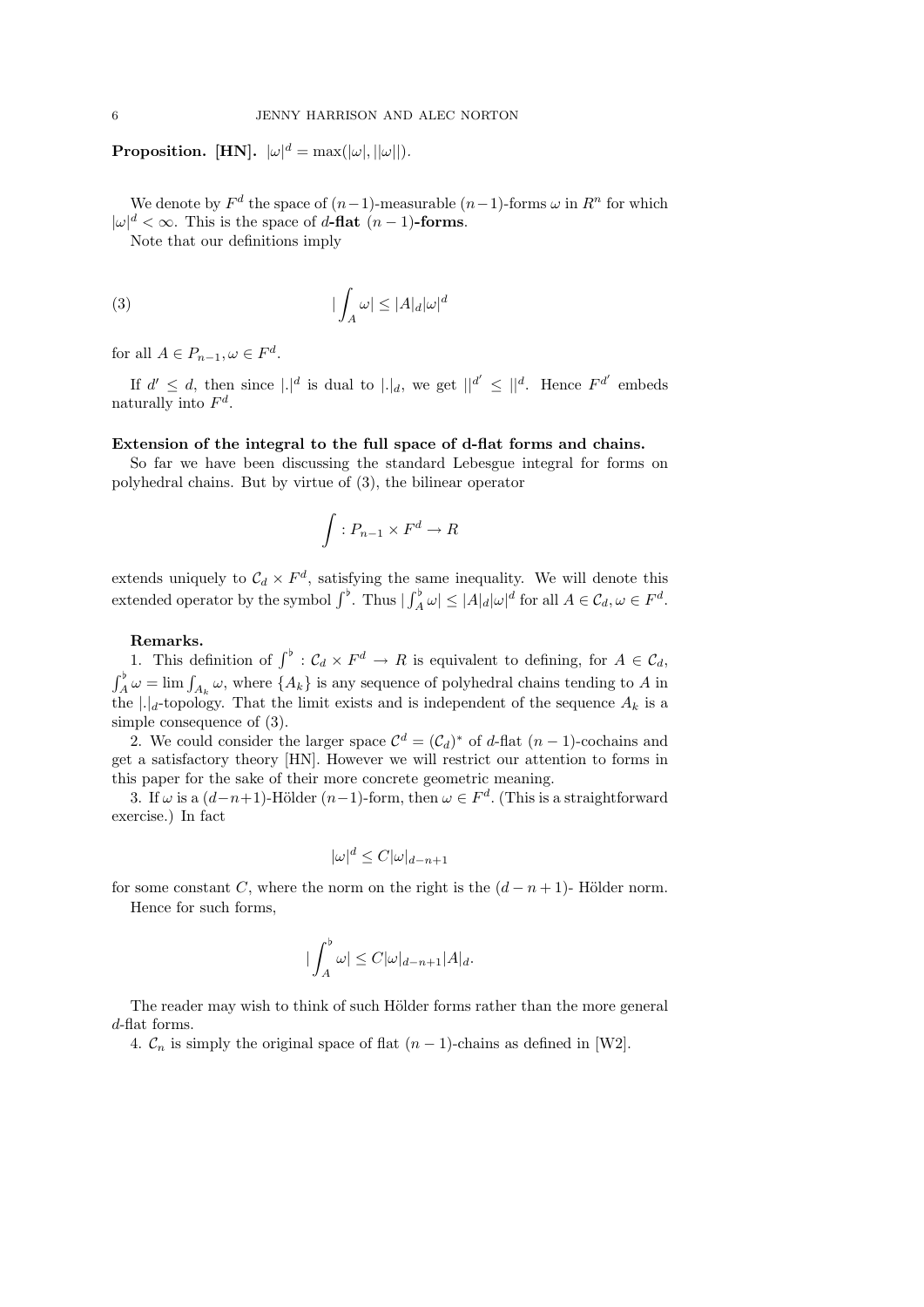### §3: THE GEOMETRIC THEORY

So far we have defined integration on a large space  $C_d$  of abstract chains. Given a geometric boundary  $\partial\Omega$ , we wish to make use of this theory by identifying  $\partial\Omega$  with a unique element  $(\partial \Omega)^{\flat} \in C_d$  –and then we will simply define  $\int_{\partial \Omega} \omega$  to be  $\int_{(\partial \Omega)^{\flat}}^{\flat} \omega$ .

Our method is to identify  $\Omega$  with an element  $\Omega^{\flat}$  of  $\mathcal{E}_d$ , and then  $(\partial \Omega)^{\flat}$  will be  $\partial(\Omega)^\flat.$ 

Definition. A Jordan domain  $\Omega$  in  $\mathbb{R}^n$  is a bounded oriented connected open subset of  $R^n$  whose boundary is a compact topological hypersurface.

(For  $n = 2$ , this yields the usual notion of Jordan domain in the plane.)

**Definition.** An affine decomposition of an open set  $\Omega$  is a collection  $\mathcal T$  of nonoverlapping affine n-simplices whose interiors are all contained in  $\Omega$  and such that for some set E of Lebesque measure zero,  $\cup \mathcal{T} \supset \Omega \backslash E$ . If  $E = \emptyset, \mathcal{T}$  is called **proper**.

The d-sum of any decomposition T is the (possibly infinite) quantity  $\sum_{\tau \in \mathcal{T}} |\tau|^d$ .

The principal example of a proper decomposition is the Whitney decomposition W of Ω by binary cubes, defined as follows (e.g. [S]):

A cube  $Q$  is called a  $k$ -cube if it is of the form

$$
[l_1 2^{-k}, (l_1+1)2^{-k}] \times \dots \times [l_n 2^{-k}, (l_n+1)2^{-k}]
$$

where  $k, l_1, ..., l_n$  are integers.

When  $\Omega$  is bounded, there is a smallest  $k_0$  such that some  $k_0$ -cube and all its neighbors are contained in  $\Omega$ . Then we can inductively define  $\mathcal{W}^k$  to be the collection of all k-cubes  $Q \subset \Omega$  satisfying

- (a) every k-cube touching  $Q$  is contained in  $\Omega$ , and
- (b) Q is not contained in any cube in  $\mathcal{W}^j$  for  $j < k$ .
- Let  $\mathcal{W} = \cup_{k_0}^{\infty} \mathcal{W}^k$ .

We will use the Whitney decomposition of  $\Omega$  to define an approximating sequence of polyhedral *n*-chains as follows. Any cube determines a polyhedral *n*-chain in the obvious way, so we can let

$$
W_k = \Sigma\{\tau \in \mathcal{W} : \tau \in \mathcal{W}^j \text{ for some } j \le k\} \in P_n.
$$

We then define  $\Omega^{\flat} \equiv \lim W_k \in \mathcal{E}_d$ . Our job now is to show that this limit exists under appropriate geometric assumptions on  $\Omega$ . To do this, we must first introduce a geometric notion of summability.

**Definitions.** Given a bounded set  $X \text{ }\subset R^n$ , let  $N_X(\epsilon)$  be the number of  $\epsilon$ -balls needed to cover  $X$ . Then the **box dimension** of  $X$  is defined by

$$
\dim X = \limsup_{\epsilon \to 0} \frac{\log N_X(\epsilon)}{-\log \epsilon}.
$$

Note that in defining  $N_X$  if we permitted ourselves only the use of k-cubes for  $2^{-k} \leq \epsilon < 2^{-k+1}$ , this would change  $N_X$  by at most a bounded factor, and hence  $\dim X$  not at all. Therefore we are free to think of  $N_X$  this way if we wish. In either case,  $N_X$  is a monotone function of  $\epsilon$ .

We can think of dim  $X$  as measuring the asymptotic maximum exponential rate of increase of  $N_X(\epsilon)$  as  $\epsilon \to 0$ . (This number agrees with the topological dimension for smooth submanifolds, and agrees with the Hausdorff dimension for self-similar sets.) However the number  $\dim X$  is slightly too crude for our purposes.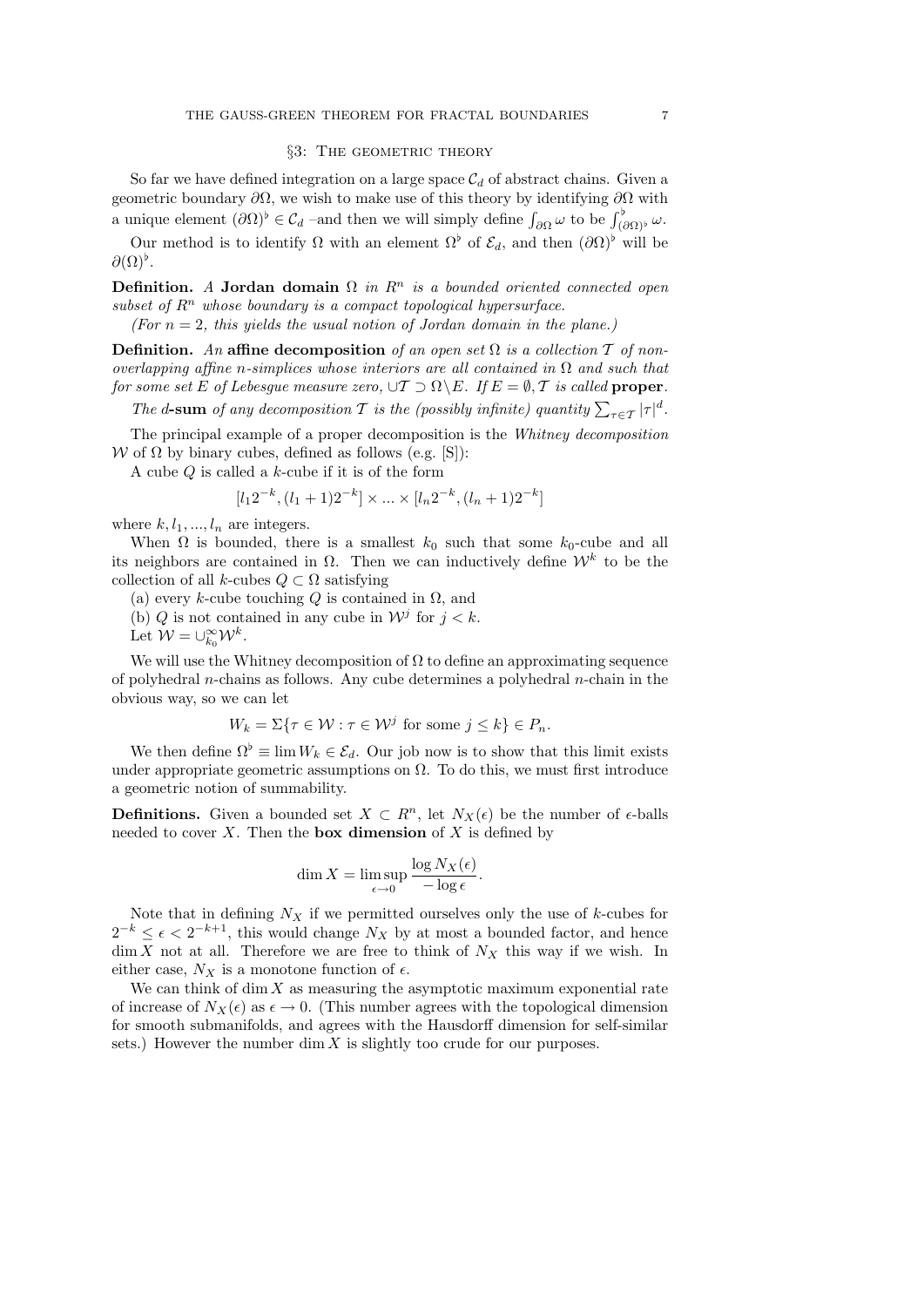**Definition.** A bounded set  $X \subset R^n$  is d-summable if the improper integral  $\int_0^1 N_X(x)x^{d-1}dx$  converges.

*Note.* If dim  $X < d$ , then  $N_X(\epsilon) \leq O(\epsilon^{-d'})$ , for dim  $X < d' < d$ , and hence X is d-summable.

If dim  $X = d$ , then X is still d-summable if  $N_X$  does not grow too quickly, e.g. if  $N_X(\epsilon) \epsilon^d (\log \epsilon) (\log \log \epsilon)^2$  remains bounded as  $\epsilon$  tends to zero.

The importance of this definition lies in

**Lemma 2.** If  $\Omega$  is a bounded open subset of  $R^n$  and  $\partial\Omega$  is d-summable, then the  $d\text{-}sum\sum_{Q\in\mathcal{W}}|Q|^d$  of the Whitney decomposition  $\mathcal W$  of  $\Omega$  is finite.

*Proof.* Write  $N = N_{\partial\Omega}$ .

The main observation is that the number of  $k$ -cubes in  $\mathcal W$  is at most a constant (depending only on n) times  $N(2^{-k})$ . This is because, by virtue of the definition of W, each k-cube Q of W is contained in a  $(k-1)$ -cube Q' that touches a  $(k-1)$ -cube  $Q''$  meeting  $\partial\Omega$ . (Otherwise  $Q'$  would be in W instead of Q.) The number of such cubes  $Q''$  is controlled by  $N(2^{-k+1}) \leq 2^{n} N(2^{-k})$ , and hence the number of such  $Q$ is controlled by a constant times  $N(2^{-k})$ .

The d-sum of the k-cubes of W is therefore less than  $C(n)N(2^{-k})2^{-kd}$ , where  $C(n)$  is some constant depending only on n.

This means that the  $d$ -sum of  $W$  is finite if

$$
\sum_{k=k'}^{\infty} N(2^{-k}) 2^{-kd} < \infty
$$

where  $2^{-k'}$  is the size of the largest cube in W.

This is true iff  $\int_0^\infty N(2^{-y})2^{-dy}dy < \infty$ , and this, by means of the change of variable  $x = 2^{-y}$ , is our hypothesis.

Now we can state

**Proposition 1.** If  $\Omega$  is a Jordan domain in  $\mathbb{R}^n$  and  $\partial\Omega$  is d-summable, then  $\Omega^{\flat} \equiv \lim \mathcal{W}_k$  exists in  $\mathcal{E}_d$ .

*Proof.* By Lemma 2,  $\sum_{Q \in \mathcal{W}} |Q|^d < \infty$ . Hence, if  $k < j$ ,

$$
M_d(W_k - W_j) \le \sum_{i=k+1}^j \sum_{Q \in \mathcal{W}^i} |Q|^d \to 0 \text{ as } k \to \infty.
$$

This means that the sequence  $\{W_k\}$  in  $P_n$  is  $M_d$ -Cauchy, and so converges to some element of  $\mathcal{E}_d$ .

**Definition.** If  $\Omega$  is any Jordan domain with d-summable boundary and  $\omega \in F^d$ , then we define

$$
\int_{\partial\Omega}\omega\equiv\int_{\partial(\Omega^{\flat})}^{\flat}\omega.
$$

The meaning of this definition is that  $\int_{\partial\Omega}\omega$  can be computed as  $\lim_{\partial\Omega} f_{\partial W_k} \omega$ , or indeed  $\lim_{k \to \infty} \int_{A_k} \omega$  where  $\{A_k\}$  is any other sequence in  $P_{n-1}$  tending to  $\partial(\Omega^{\flat})$ .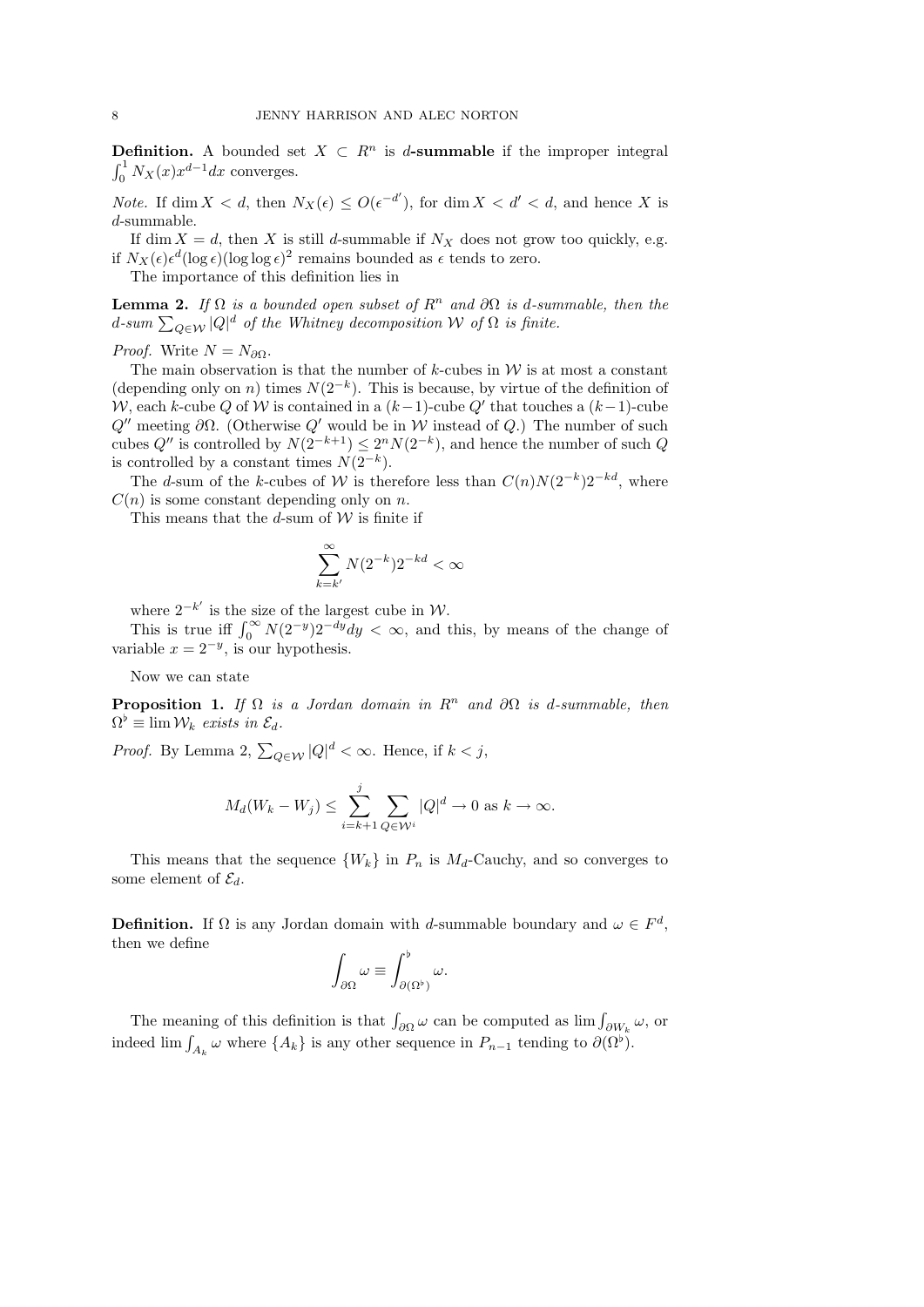Remark. This definition of  $\Omega^{\flat}$  does not depend on our choice of the Whitney decomposition. Indeed, if  ${T_k}$  is any sequence of PL Jordan domains contained in  $\Omega$  and similarly oriented, then  $\lim T_k = \Omega^{\flat}$  provided that there is, for each k, an affine decomposition  $\mathcal{T}_k$  of  $\Omega \setminus \mathcal{T}_k$  such that the d-sum of  $\mathcal{T}_k$  tends to zero as  $k \to \infty$ . (This is proved for  $n = 2$  in [HN], Lemma 5.1, and the proof in the general case is similar.)

More simply, one can show directly that any regular decomposition can take the place of the Whitney decomposition in the above definition and yield the same element  $\Omega^{\flat}$ . (A regular decomposition is an affine decomposition T such that for some  $C > 1$  and for each  $\tau \in \mathcal{T}$ ,

(i)  $|\tau|^n \leq C \text{vol}(\tau)$ , and

(ii)  $(1/C)\text{dist}(\tau, \partial \Omega) \leq |\tau| \leq C\text{dist}(\tau, \partial \Omega).$ 

For consistency we need to know that if our domain already represents an element of  $P_n$ , and hence  $\int_{\partial\Omega}\omega$  is already defined, we have  $\int_{\partial\Omega}\omega = \int_{\partial(\Omega^{\flat})}^{\flat}\omega$ . By (3), this follows from

**Proposition 2.** Suppose  $\Omega$  is the interior of a finite union of oriented nonoverlapping affine n-simplices  $\sigma_1, ..., \sigma_N$ . Let  $\overline{\Omega} = \sum \sigma_i \in P_n$ .

Then  $\Omega^{\flat} \equiv \lim W_k = \overline{\Omega}.$ 

We relegate the proof to the Appendix.

# §4: The Gauss-Green Theorem

We wish to show that the extended integral we have defined satisfies properties A and B of section 1. First,

**Theorem A.** Let  $d \in (n-1,n]$ . If  $\omega$  is  $H^{n-1}$ -a.e. equal to a  $(d-n+1)$ -Hölder form, and  $\Omega$  is a Jordan domain in  $\mathbb{R}^n$  such that  $\partial\Omega$  is d-summable,

then  $\int_{\partial\Omega} \omega = 0$  if  $\omega|_{\partial\Omega} = 0$ .

*Proof.* For purposes of integration we are free to assume that  $\omega$  is actually  $(d-n+1)$ -Hölder.

Assume  $\omega|_{\partial\Omega} = 0$ . Think of  $\partial W_k$  as representing a finite union of PL  $(n-1)$ manifolds, approximating  $\partial\Omega$  in the Hausdorff metric. For  $x \in \partial W_k, Q \in \mathcal{W}^k$  a cube containing x, and  $p \in \partial\Omega$  any point minimizing the distance from x to  $\partial\Omega$ , we have

$$
|\omega(x)| = |\omega(x) - \omega(p)| \le |\omega|_{d-n+1}|x - p|^{d-n+1} \le C|\omega|_{d-n+1}|Q|^{d-n+1}
$$

for some constant  $C$  depending only on  $n$ .

If S denotes an  $(n-1)$ -face of  $\partial W_k$  and  $Q \in \mathcal{W}^k$  is the k-cube containing S, we then have

$$
\left|\int_{S}\omega\right| \leq C|\omega|_{d-n+1}|Q|^{d-n+1} \operatorname{vol}(S) \leq C|\omega|_{d-n+1}|Q|^d.
$$

Each face of  $\partial W_k$  is one of the 2n faces of some  $Q \in \mathcal{W}^k$ . Therefore

$$
\left|\int_{\partial W_k} \omega\right| \le 2nC|\omega|_{d-n+1} \sum_{Q \in \mathcal{W}^k} |Q|^d \to 0
$$

as  $k$  tends to infinity.  $//$ 

The following example shows that " $(d - n + 1)$ -Hölder" cannot be replaced by "d-flat" (nor weakened to  $(d' - n + 1)$ -Hölder for any  $d' < d$ ).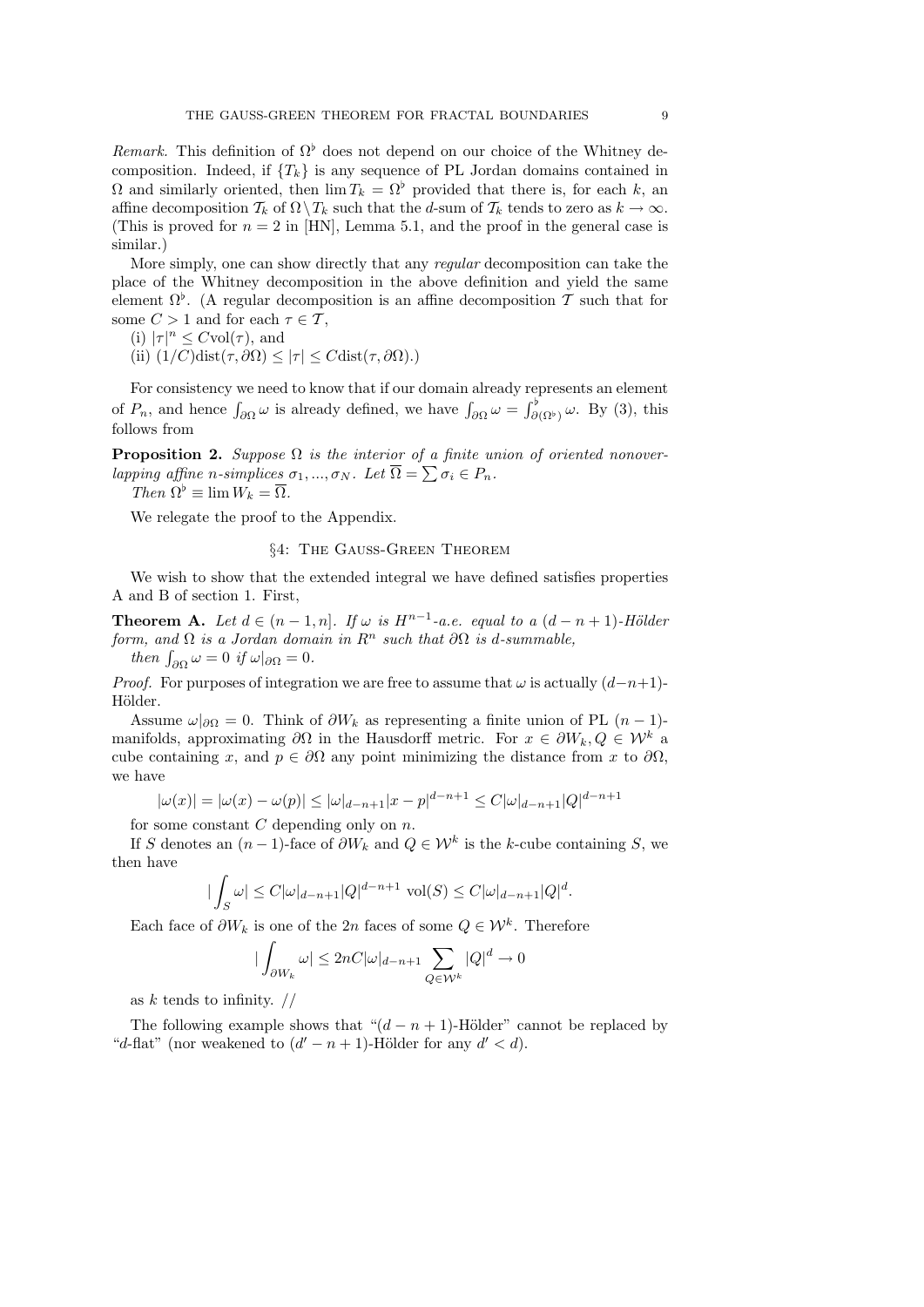**Example 3.** For any  $d \in (1,2]$ , there is a d-flat 1-form  $\omega$  in the plane, and a *Jordan domain*  $\Omega$  with *d*-summable boundary, so that  $\omega|_{\partial\Omega} = 0$  but  $\int_{\partial\Omega} \omega \neq 0$ .

To show this, we can construct, by the same technique as in Example 1, a compact arc  $\gamma$  with dimension  $d' \in (1, d)$  and a  $C^{d'}$  function  $f: R^2 \to R$  so that

$$
df = 0
$$
 on  $\gamma$ ,  $f(\gamma(0)) = 0$ , and  $f(\gamma(1)) = 1$ .

For convenience of this example, we can also arrange the following extra conditions:

(a)  $\gamma(0) = (0, 1/2), \gamma(1) = (1, 1/2),$  and, except for these endpoints,  $\gamma$  is contained in the open unit square  $U = \{(x, y): 0 < x < 1 \text{ and } 0 < y < 1\}$ , and

(b)  $f \equiv 0$  on  $\{(x, y) : x \le 0\}$  and  $f \equiv 1$  on  $\{(x, y) : x \ge 1\}.$ 

Now let  $\sigma$  be any smooth arc with  $\sigma(0) = \gamma(1)$  and  $\sigma(1) = \gamma(0)$ , and such that σ is, except for endpoints, disjoint from  $\overline{U}$ . Then  $\sigma \cup \gamma$  forms the boundary of a Jordan domain  $\Omega$ , and this boundary is d-summable since it has dimension  $d' < d$ . Let  $\beta: R^2 \to R$  be a  $C^{\infty}$  function so that  $\beta \equiv 0$  on  $\{(x, y) : y < 0 \text{ and } y > 1\}$ 

and  $\beta \equiv 1$  on a small neighborhood V of  $\gamma$ .

Now define  $\omega = \beta df$ . Note that  $\omega \equiv 0$  outside U, and since  $\omega = df$  on  $\gamma$ , we thus have  $\omega|_{\partial\Omega} = 0$ .

It remains to check that  $\omega$  is d-flat and  $\int_{\partial\Omega} \omega \neq 0$ .

First, observe that there are constants  $N, \epsilon$ , depending only on V, such that any 2-simplex  $\tau$  can be subdivided into at most N sub-simplices  $\tau_1, \ldots, \tau_i, j \leq N$ , such that each  $\tau_i$  is either contained in V or else has distance at least  $\epsilon$  from  $\gamma$ .

Furthermore, since  $\omega$  is  $C^{\infty}$  away from  $\gamma$ , there is a constant K so that  $|d\omega(x)| \leq$ K whenever  $d(x, \gamma) \geq \epsilon$ .

Now

$$
\big|\int_{\partial \tau} \omega\big| \leq \sum_{i=1}^j \big|\int_{\partial \tau_i} \omega\big| = \sum_{\tau_i \subset V} \big|\int_{\partial \tau} \omega\big| + \sum_{\tau_i \not\subset V} \big|\int_{\tau_i} d\omega\big|,
$$

where we have made use of the ordinary Gauss-Green theorem in the last sum.

The terms in the first sum on the right are zero since, in  $V, \omega = df$  is exact. The terms in the second sum are bounded by K area $(\tau_i) \leq KM_2(\tau) \leq KM_d(\tau)$ , so

$$
|\int_{\partial \tau} \omega| \le NKM_d(\tau).
$$

This means  $||\omega|| < NK$ , and hence  $|\omega|^d < \infty$ .

To show that  $\int_{\partial\Omega}\omega\neq 0$ , we show that  $\int_{\partial W_k}\omega=1$  for large k, where  $W_k$  is the polyhedral approximation to  $\Omega$  given by the Whitney decomposition.

Divide the set  $\partial W_k$  into two parts  $\partial W_k = S_k \cup T_k$ , where  $S_k = \partial W_k \setminus U$  and  $T_k = \partial W_k \cap U$ .

Now  $\int_{S_k} \omega = 0$  since  $\omega = 0$  off U. For large k,  $T_k \subset V$ , so  $\int_{T_k} \omega = \int_{T_k} df = 1$ , since the endpoints of  $T_k$  all lie on  $x = 0$  or  $x = 1$ , where f has value 0 or 1, respectively.

Hence  $\int_{\partial W_k} \omega = \int_{S_k} \omega + \int_{T_k} \omega = 1.$  //

We can do away with the summability assumption in the Lipschitz case: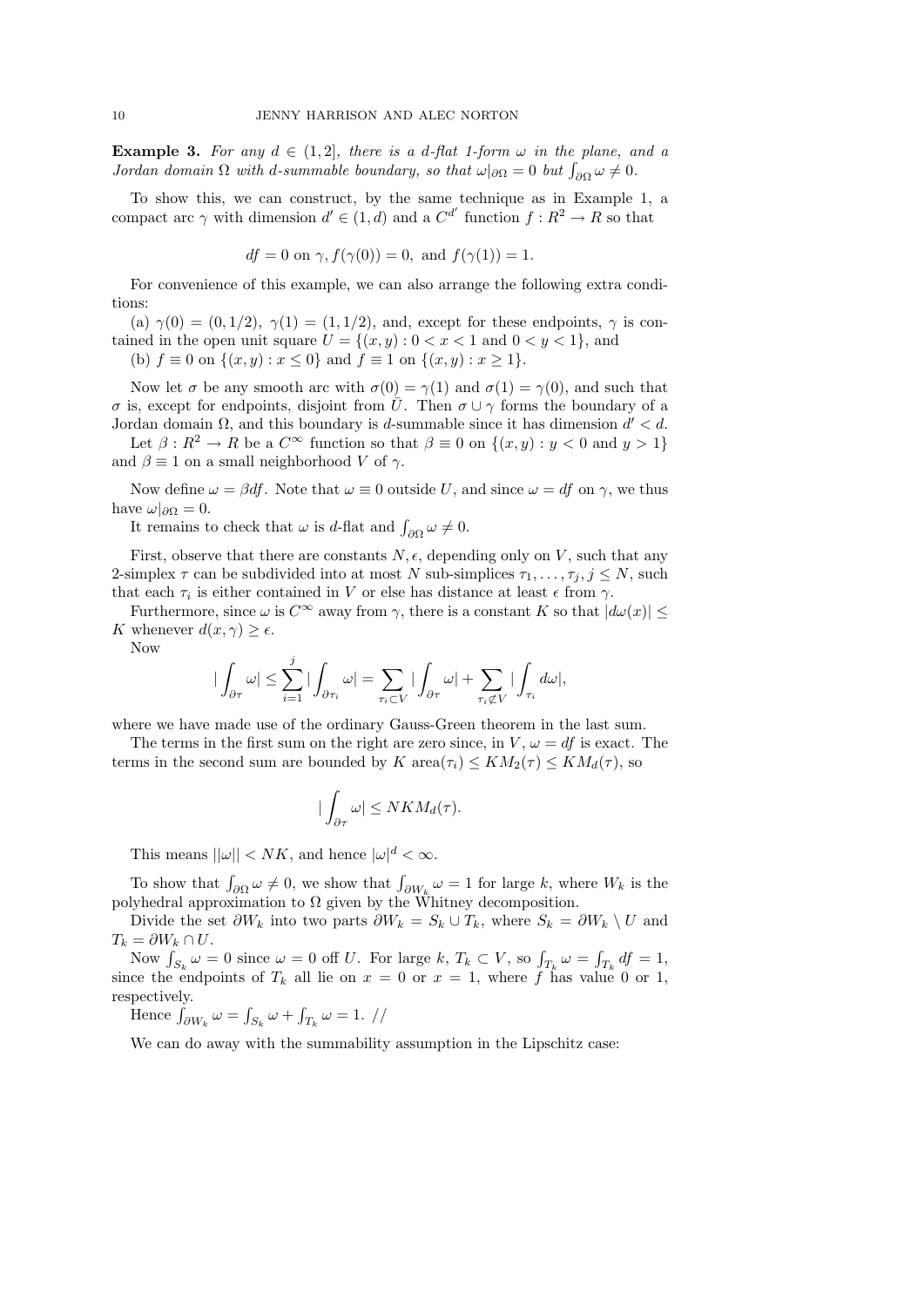**Theorem A'.** If  $\omega$  is  $H^{n-1}$ -equal to a Lipschitz form and  $\Omega$  is any Jordan domain in  $R^n$  (even with positive measure boundary), then

$$
\omega|_{\partial\Omega} = 0 \implies \int_{\partial W_k} \omega \to 0,
$$

where  $W_k$  is the polyhedral approximation determined by the Whitney decomposition of Ω.

*Proof.* The Whitney decomposition of any bounded region is always  $n$ -summable. Now repeat the proof of Theorem A with  $d = n$ . //

Even when  $\omega$  is  $H^{n-1}$ -a.e. differentiable on  $\Omega$  and  $d\omega \in L^1(\Omega)$ , we cannot expect to have a Gauss-Green Theorem, even for rectangles, because of the usual Cantor function counterexamples to the Fundamental Theorem of Calculus. In one variable, this motivates the notion of absolute continuity. In higher dimensions, the natural counterpart is the "ACL" condition:

**Definition.** A function f is ACL (absolutely continuous on lines) in a domain  $\Omega$ if, in each closed rectangle  $R \subset \Omega$ , f is absolutely continuous as a function of one variable when restricted to almost every line parallel to each coordinate axis. A form is ACL if each of its component functions is ACL.

Note: An ACL function has finite partial derivatives a.e. [LV], so that  $d\omega$  is defined pointwise a.e. if  $\omega$  is ACL.

**Definition.** We denote by  $W^{1,1}(\Omega)$  the Sobolev space of  $(n-1)$ -forms  $\omega$  satisfying (i)  $\omega$  is ACL in  $\Omega$ , and

(*ii*)  $d\omega \in L^1(\Omega)$ .

This space  $W^{1,1}(\Omega)$  is a natural space of forms for which Green's formula holds for rectangular subregions of  $\Omega$  [LV, lemma III.6.1]. The benefit of sections 2 and 3 is that we now have a meaningful definition for the expression on the LHS of (1), logically independent of the RHS. The theorem is the following:

**Theorem B (Gauss-Green).** Let  $d \in (n-1,n]$ . If  $\omega \in F^d \cap W^{1,1}(\Omega)$ , and  $\Omega$  is a Jordan domain in  $R^n$  such that  $\partial\Omega$  is d-summable,

then  $\int_{\partial\Omega} \omega = \int_{\Omega} d\omega$ .

Proof. The main work has already been done:

If W is the Whitney decomposition of  $\Omega$ , then  $\int_{\Omega} d\omega = \lim \int_{\partial W_k} \omega$ .

Since  $\omega \in W^{1,1}(\Omega)$ , we have, for any Whitney cube  $Q, \int_Q d\omega = \int_{\partial Q} \omega$  by the standard arguments via the Fundamental Theorem of Calculus.

Hence  $\int_{W_k} d\omega = \int_{\partial W_k} \omega$ . Now by the Lebesgue Dominated Convergence Theorem, the left hand side above tends to  $\int_{\Omega} d\omega$ . //

# **APPENDIX**

Proof of Proposition 2.

We are given  $\overline{\Omega} = \sum_{i=1}^{N} \sigma_i$  such that  $\Omega = \text{int}(\cup \sigma_i)$ , and we wish to show that

$$
M_d(\overline{\Omega} - W_k) \to 0 \text{ as } k \to \infty.
$$

Let  $W(k)$  denote the union of the simplices of  $W_k$ .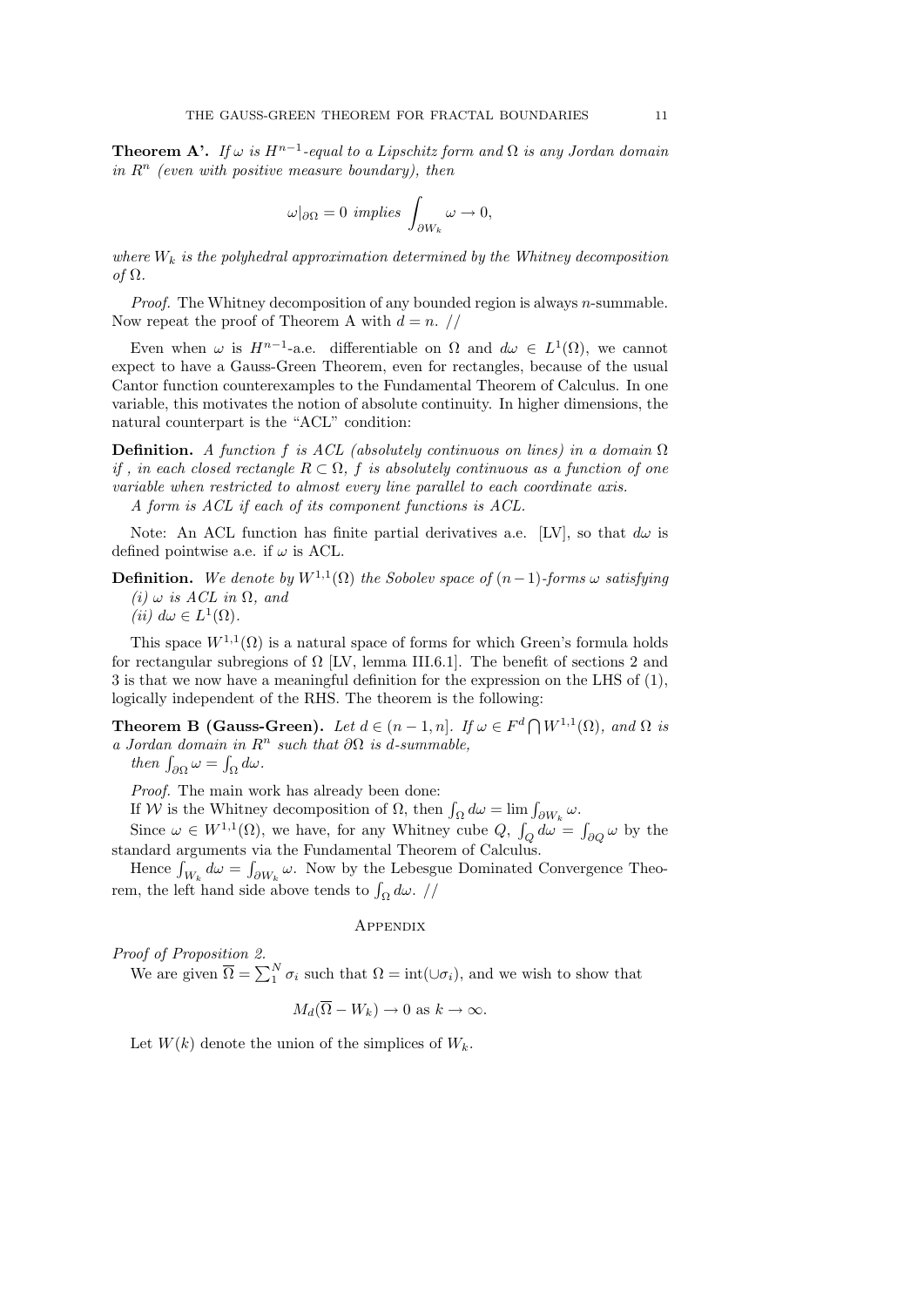Fix k large enough that  $\mathcal{W}^k \neq \emptyset$ .

For  $j \geq k$ , define the collections  $\mathcal{U}(j)$  and  $\mathcal{V}(j)$  as follows:

$$
\mathcal{U}(j) = \bigcup_{k < i \leq j} \mathcal{W}^i, \text{ and }
$$

$$
\mathcal{V}(j) = \{Q \cap \Omega : Q \text{ is a } j\text{-cube, and } Q \nsubseteq \cup \mathcal{U}(j)\}.
$$

Note that  $\mathcal{U}(j) \cup \mathcal{V}(j)$  is a finite decomposition of  $\Omega \setminus W(k)$ .

Note that  $U(j) \cup V(j)$  is a finite decomposition of  $\Omega \setminus W(k)$ .<br>Since every element of  $V(j)$  is contained in the  $2^{-j+2}\sqrt{n+1}$ -neighborhood of  $\partial\Omega$ , the cardinality of  $V(j)$  is at most  $C2^{j(n-1)}$ , where C is some constant depending on  $\Omega$  but not on j or k.

Choose the constant  $C' = C'(n)$  so large that for any *n*-cube Q and *n*-simplex  $\sigma$ ,  $Q \cap \sigma$  can be subdivided into at most  $C'$  *n*-simplices. Then for any *n*-cube  $Q$ ,  $Q \cap \Omega$  can be subdivided into at most  $NC'$  n-simplices.

Now we may subdivide each element of  $\mathcal{U}(j)$  and  $\mathcal{V}(j)$  into at most  $NC'$  affine *n*-simplices. Denote the collection of all such simplices by  $\mathcal{T}(j)$ ; this is a finite affine decomposition of  $\Omega \setminus W(k)$ , and so its d-sum estimates  $M_d(\overline{\Omega} - W_k)$ .

The d-sum of  $\mathcal{T}(j)$  is at most

$$
NC'\left\{\left(\sum_{k
$$
\leq C''\left\{\left(\sum_{i>k}\sum_{Q\in\mathcal{W}^i}|Q|^d\right)+2^{j(n-d-1)}\right\}
$$
$$

where  $C''$  depends only on n and  $\Omega$ .

Letting  $j \to \infty$ , this shows that

$$
M_d(\overline{\Omega} - W_k) \le C'' \sum_{i > k} \sum_{Q \in \mathcal{W}^i} |Q|^d,
$$

which tends to zero as  $k \to \infty$  by Lemma 2. //

#### **REFERENCES**

- [B] S. Bates, Toward a precise smoothness hypothesis in Sard's theorem, Proc. Amer. Math. Soc. (to appear).
- [F] H. Federer, Geometric Measure Theory, Springer-Verlag, New York, 1969.
- [H] J. Harrison, Integration on topological submanifolds, in preparation.
- [HN] J. Harrison and A. Norton, *Geometric integration on fractal curves in the plane*, Indiana Univ. Math. J. 40 (1991), no. 2, 567–594.
- [JK] J. Jarnik and J. Kurzweil, A new and more powerful concept of the PU-integral, Czechoslovak Math. J. 38 (1988), 8–48.
- [LV] O. Lehto and K.I. Virtanen, Quasiconformal Mappings in the Plane, Springer-Verlag, New York, 1973.
- [M] J. Mawhin, Generalized multiple Perron integrals and the Green-Goursat theorem for differentiable vector fields, Czechoslovak Math. J. 31 (1981), 614–631.
- [N1] A. Norton, A critical set with nonnull image has large Hausdorff dimension, Trans. Amer. Math. Soc. 296 (1986), 367–376.
- [N2]  $\_\_\_\_\_\_\$  Functions not constant on fractal quasi-arcs of critical points, Proc. Amer. Math. Soc. 106 (1989), 397–405.